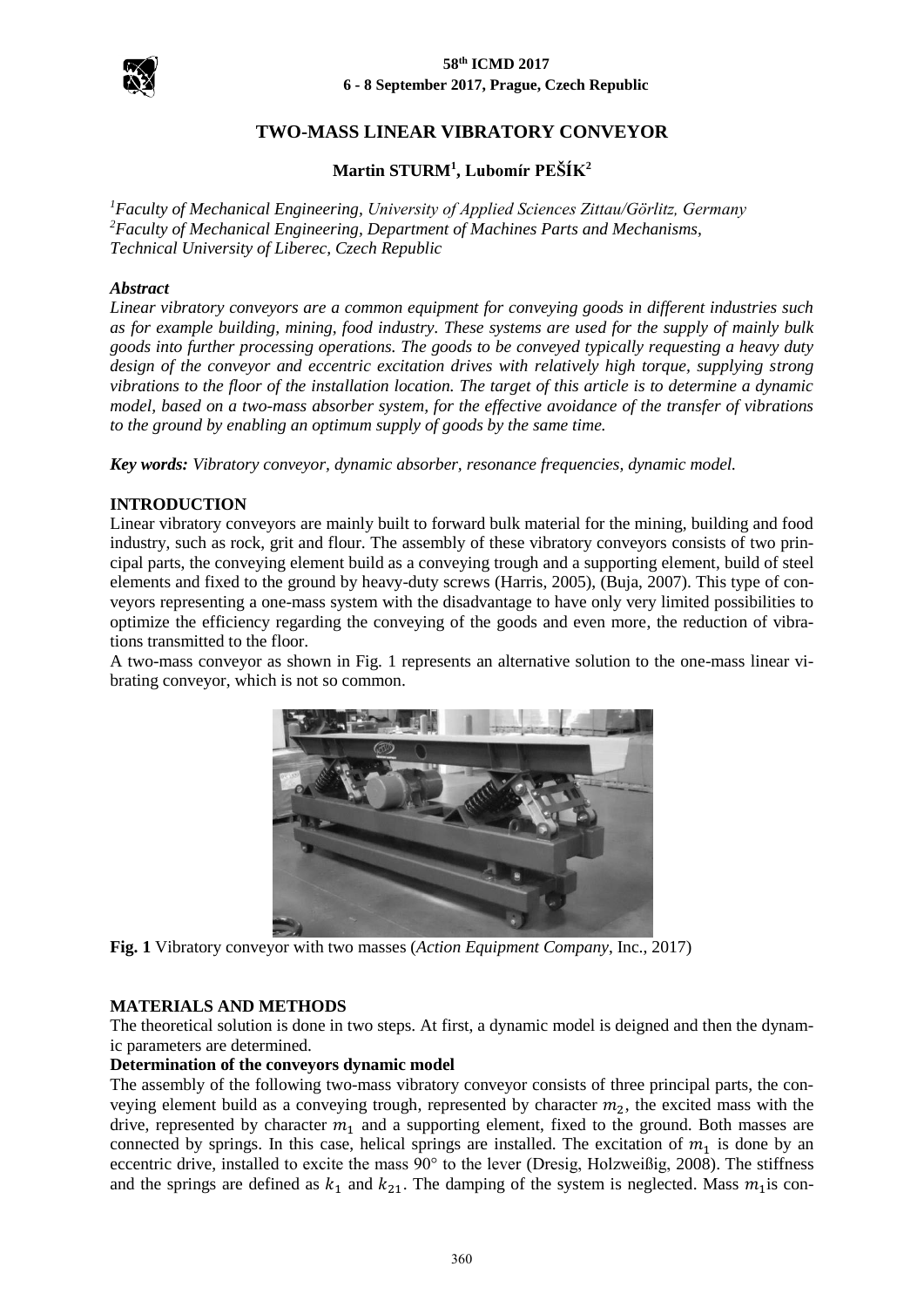



nected to the ground by levers under an angle of  $\beta_1$ , mass  $m_2$  is connected to mass  $m_1$  by levers under an angle of  $\beta_2$ . The levers enabling a better definition of the masses motion. Fig. 2 shows the mechanical model of the two-mass conveyor.



**Fig. 2** Mechanical model of the vibratory conveyor

#### **Calculation of dynamic parameters**

Based on the mechanical model shown in Fig. 2, the following equations are formed (Knaebel, Jäger, Roland, 2009):

$$
m_1\ddot{x}_1 + k_1x_1 - k_{21}x_{21} - F_{R1}\sin\beta_1 + F_{R21}\sin\beta_2 = F_E\cos\beta_1\,,\tag{1}
$$

$$
m_1 \ddot{y}_1 + k_1 y_1 - k_{21} y_{21} - F_{R1} \cos \beta_1 + F_{R21} \cos \beta_2 = F_E \sin \beta_1 \,, \tag{2}
$$

$$
m_2\ddot{x}_2 + k_{21}x_{21} - F_{R21}\sin\beta_2 = 0\tag{3}
$$

$$
m_2 \ddot{y}_2 + k_{21} y_{21} - F_{R21} \cos \beta_2 = 0 \tag{4}
$$

Summing up the equations (1) and (3), (2) and (4) as well as (3) and (4), the following equations can be formed:

$$
m_1\ddot{x}_1 + k_1x_1 - F_{R1}\sin\beta_1 + m_2\ddot{x}_2 = F_E\cos\beta_1,\tag{5}
$$

$$
m_1 \ddot{y}_1 + m_2 \ddot{y}_2 + k_1 y_1 - F_{R1} \cos \beta_1 = F_E \sin \beta_1 \,, \tag{6}
$$

$$
(m_2\ddot{x}_2 + k_{21}x_{21})cos\beta_2 + (m_2\ddot{y}_2 + k_{21}y_{21})sin\beta_2 = 0.
$$
\n(7)

Merging equation (5) and (6), the equation can be formed as

$$
\frac{m_1\ddot{x}_1 + k_1x_1 + m_2\ddot{x}_2}{\sin\beta_1} + \frac{m_1\ddot{y}_1 + k_1y + m_2\ddot{y}_2}{\cos\beta_1} = F_E \frac{\cos\beta_1}{\sin\beta_1} + F_E \frac{\sin\beta_1}{\cos\beta_1},\tag{8}
$$

and after converting equation (8)

$$
(m_1\ddot{x}_1 + m_2\ddot{x}_2 + \ddot{k}_1\dot{x}_1)\cos\beta_1 - (m_1\ddot{y}_1 + m_2\ddot{y}_2 + \dot{k}_1y_1)\sin\beta_1 = F_E,
$$
\n(9)

Splitting up the motion of  $x_2$  and  $y_2$  into the components, the following form can be written  $(m_1\ddot{x}_1 + m_2\ddot{x}_1 + m_2\ddot{x}_{21} + k_1x_1)\cos\beta_1 - (m_1\ddot{y}_1 + m_2\ddot{y}_2 + m_2\ddot{y}_{21} + k_1y_1)\sin\beta_1 = F_E$ , (10)

$$
(m_2\ddot{x}_1 + m_2\ddot{x}_{21} + k_{21}x_{21})cos\beta_2 + (m_2\ddot{y}_1 + m_2\ddot{y}_{21} + k_{21}y_{21})sin\beta_2 = 0.
$$
 (11)

The levers guide the motion of each of the two masses between floor and mass  $m_1$  and between mass  $m_1$  and mass  $m_2$ . Therefore the coordinate vectors with the characters x and y can be merged and replaced by character  $s$ . Then the equations (10) and (11) can be formed as

$$
m_1\ddot{s}_1\cos^2\beta_1 + m_2\ddot{s}_1\cos^2\beta_1 + m_2\ddot{s}_2\cos\beta_2\cos\beta_1 + k_1s_1\cos^2\beta_1 + m_1\ddot{s}_1\sin^2\beta_1 + m_2\ddot{s}_1\sin^2\beta_1 + m_2\ddot{s}_2\sin\beta_2\sin\beta_1 + k_1s_1\sin^2\beta_1 = F_E,
$$
\n(12)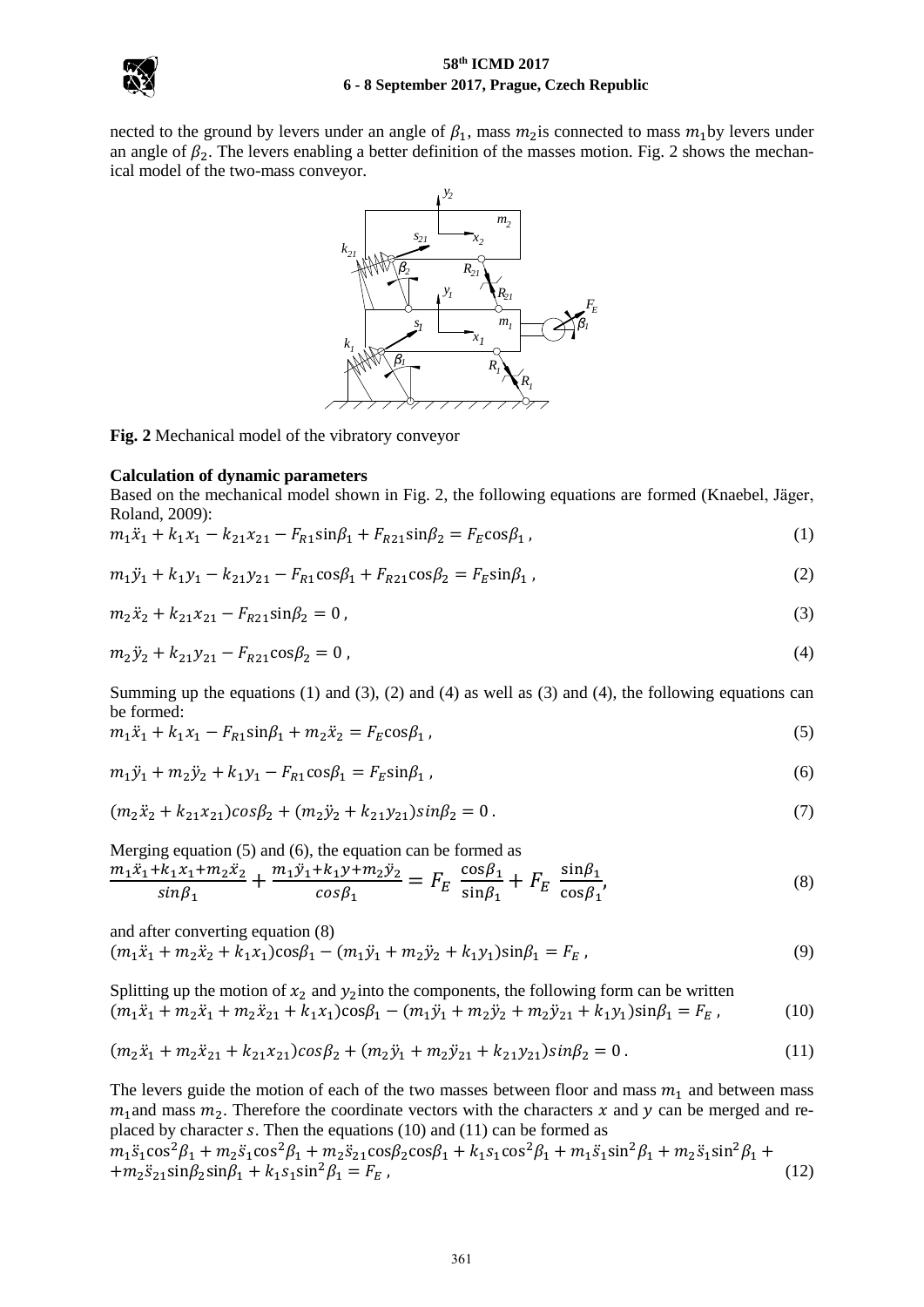

### **58th ICMD 2017 6 - 8 September 2017, Prague, Czech Republic**

$$
m_2\ddot{s}_1\cos\beta_1\cos\beta_2 + m_2\ddot{s}_{21}\cos^2\beta_2 + k_{21}s_{21}\cos^2\beta_2 + m_1\ddot{s}_1\sin\beta_1\sin\beta_2 + m_2\ddot{s}_{21}\sin^2\beta_2 + k_{21}s_{21}\sin^2\beta_2 = 0.
$$
\n(13)

with

$$
s_{21} = s_2 - s_1 \tag{14}
$$

After simplifying the equations (12) and (13), the final equations of motion for the analyzed conveyor model are

$$
(m_1 + m_2)\ddot{s}_1 + m_2\ddot{s}_{21}(\cos\beta_2\cos\beta_1 + \sin\beta_2\sin\beta_1) + k_1s_1 = F_E,
$$
\n(15)

 $m_1\ddot{s}_1(\cos\beta_2\cos\beta_1 + \sin\beta_2\sin\beta_1) + m_2\ddot{s}_{21} + k_{21}s_{21} = 0$ . (16)

### **RESULTS AND DISCUSSIONS**

The results of the above equations can be used for the optimisation of dynamic parameters.

**Variation of the angles of the dynamic model**

For the further analysis of the dynamic model, three cases of particular interest have to be observed, i.e. case one with  $\beta_1 = \beta_2$ , case two with  $\beta_1 = 0$  and case three with  $\beta_2 = 0$ .

For case one with 
$$
\beta_1 = \beta_2
$$
, equation (15) can be converted step by step  
\n $(m_1 + m_2)\ddot{s}_1 + m_2\ddot{s}_{21} + k_1s_1 = F_E$ , (17)

$$
m_1\ddot{s}_1 + m_2\ddot{s}_1 + m_2\ddot{s}_2 - m_2\ddot{s}_1 + k_1s_1 = F_E,
$$
\n(18)

$$
m_1\ddot{s}_1 + m_2\ddot{s}_2 + k_1s_1 = F_E, \tag{19}
$$

to the final form  $m_1\ddot{s}_1 + k_1s_1 - k_{21}(s_2 - s_1) = F_E$ . (20)

Equation (16) is transformed by the same way into the final form

$$
m_2\ddot{s}_2 + k_{21}(s_2 - s_1) = 0. \tag{21}
$$

For case two with  $\beta_1 = 0$ , the equations are

$$
(m_1 + m_2)\ddot{s}_1 + m_2\ddot{s}_2 \cos\beta_2 + k_1s_1 = F_E, \qquad (22)
$$

$$
m_2\ddot{s}_1\cos\beta_2 + m_2\ddot{s}_{21} + k_{21}s_{21} = 0. \tag{23}
$$

For case three with  $\beta_2 = 0$ , the following equations can be formed

$$
(m_1 + m_2)\ddot{s}_1 + m_2\ddot{s}_2 \cos\beta_1 + k_1s_1 = F_E,
$$
\n(24)

$$
m_2\ddot{s}_1\cos\beta_1 + m_2\ddot{s}_{21} + k_{21}s_{21} = 0. \tag{25}
$$

#### **Calculation of the displacements**

The corresponding equations for case one, i.e.  $\beta_1 = \beta_2$  to find the zero displacement  $s_{10}$  and the maximum displacement  $s_{20}$  of mass  $m_1$  can be formed as

$$
S_{10} = \frac{(k_{21} - m_1 \omega^2)F_{E0}}{(k_1 - m_1 \omega^2)(k_{21} - m_2 \omega^2) - k_{21}m_2 \omega^2},
$$
\n
$$
S_{10} = \frac{(k_{21} - m_1 \omega^2)F_{E0}}{k_{21}F_{E0}}
$$
\n
$$
(26)
$$

$$
S_{20} = \frac{\kappa_{21}r_{E0}}{(k_1 - m_1\omega^2)(k_{21} - m_2\omega^2) - k_{21}m_2\omega^2}.
$$
\nEquation (26) can be adjusted in a way that  $S$ , will become zero. For that case, the minimum tensor

Equation (26) can be adjusted in a way that  $s_{10}$  will become zero. For that case, the minimum transmission of forces to the floor is achieved (Nendel, 2008), (Risch, 2008).

Based on this dynamical model, the optimum parameters for an efficient conveying of goods by a minimum transmission of vibration and forces into the floor can be found.